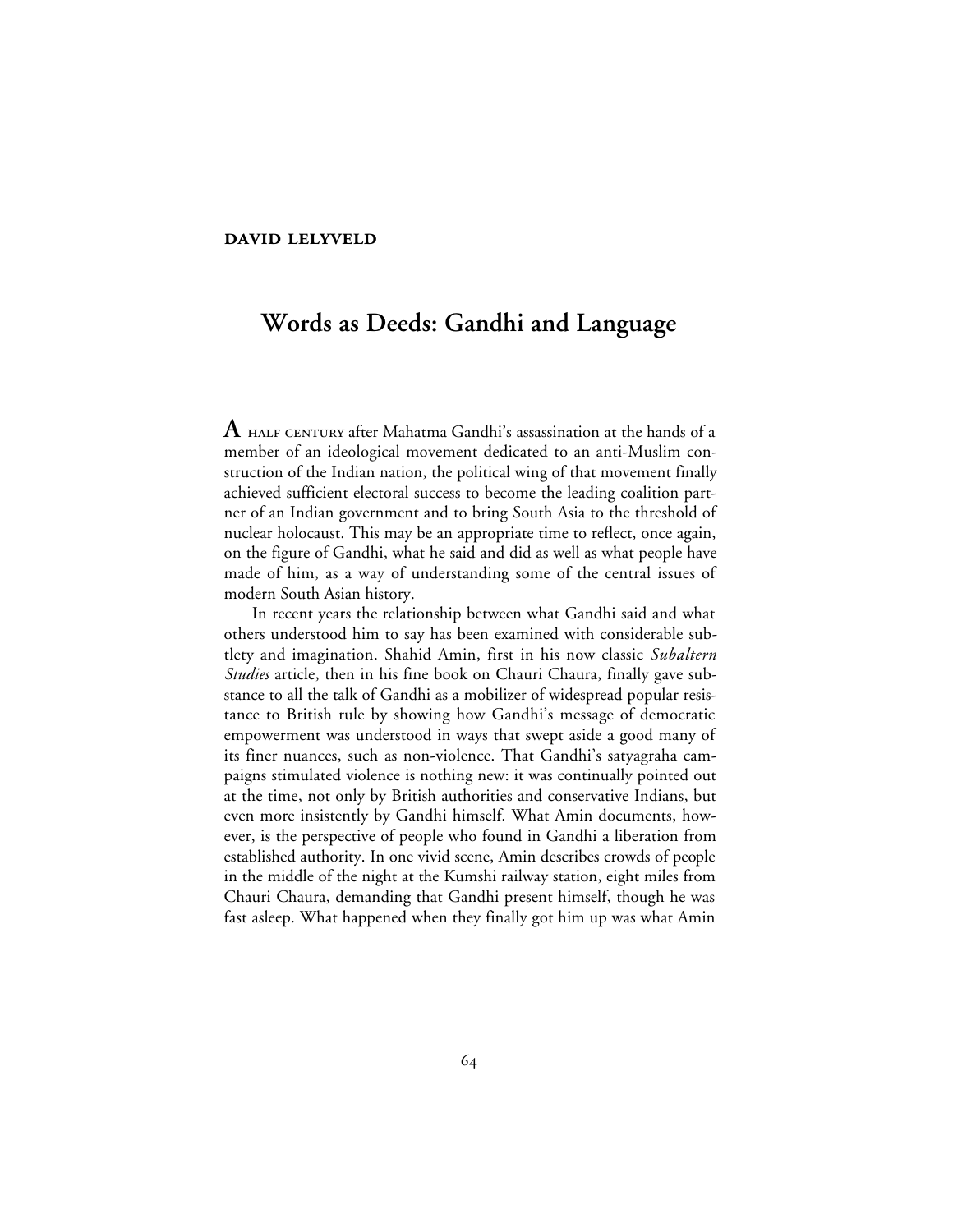calls a "slanging match" with a very angry Mahatma.<sup>1</sup>

The significance of such an event is not merely a matter of miscommunication, however; it is, in fact, the breakdown of established lines of dominance and maybe the beginning of a new self-conscious social collectivity. Amin doesn't tell us much about the "slanging match," but what he does tell us is enough to suggest that Gandhi and his unruly devotees, however much they differed, were able to speak something like the same language. And the crowd was not wholly wrong in perceiving in Gandhi the rejection of the established authority of the British regime and an affirmation of what they were: the rural, as we now say, "subaltern" the people of India.

Gandhi, however, had his own notions of authority; it was his task to educate, discipline and control what he freely called the "mob." That others were able to appropriate Gandhi's powerfully mobilizing presence for a far less radical project, as Partha Chatterjee argues, was also, for better and for worse, part of the making of the Indian nation-state.

"My language is aphoristic, it lacks precision. It is therefore open to several interpretations.<sup>32</sup> Chatterjee uses this quotation as the epigraph to his chapter on Gandhi in *Nationalist Thought and the Colonial World.* What I want to consider here, in a very preliminary way, are questions about Gandhi's language or languages as well as what Gandhi said about language. It is remarkable that questions of language—speaking, listening, reading and writing—have hardly ever been taken up in any detail in all the vast literature on Gandhi. For such questions, the problem of what language to use on what occasion, who should be authorized to speak, who was in a position to hear, were explicitly matters of long-standing concern in Gandhi's life and thought and have had, I would argue, a direct relevance to an evaluation of the significance of Gandhi's role in overturning British rule and in creating modern India.

*Hind Swaraj*, probably the central text in Gandhian thought, was written, it has been said—I am not qualified to judge—in a somewhat

 $\begin{array}{c}\n\hline\n\end{array}$ <sup>1</sup>Shahid Amin, *Event, Metaphor, Memory: Chauri Chaura 1922–1992* (Delhi: Oxford University Press, 1995), p. 167.

<sup>2</sup> Partha Chatterjee, *Nationalist Thought and the Colonial World: A Derivative Discourse?* (London: Zed, 1986), p. 85.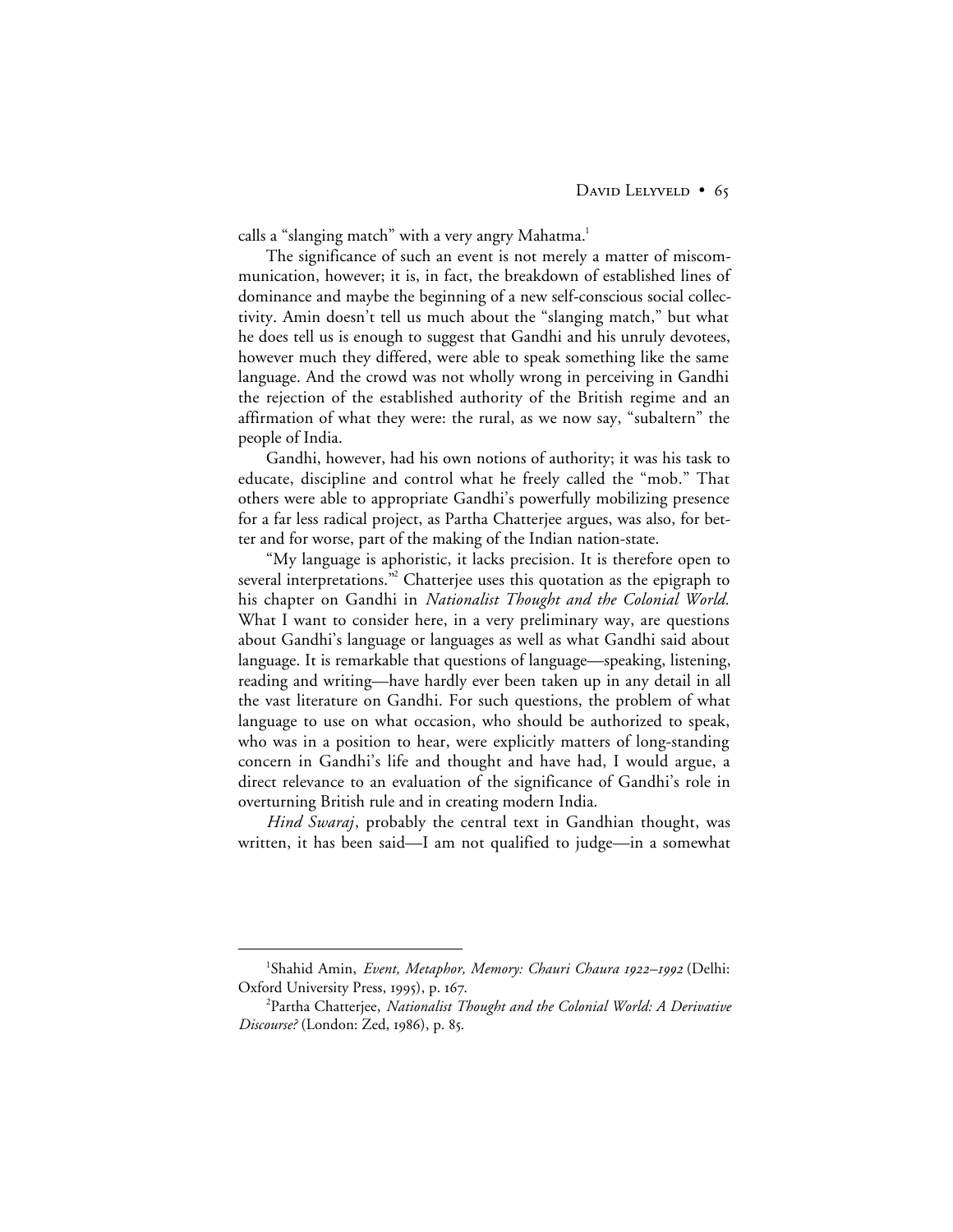nonstandard Gujarati in 1908, $^3$  when Gandhi was still an expatriate. It is a comprehensive rejection, as Chatterjee says, not only of industrial society but of civil society altogether, including newspapers, parliaments and the whole apparatus, as it existed then, of modern communications. The vision of society, particularly Indian society, which Gandhi presented in that work and which he held to throughout his life was one of strong local communities, a subsistence economy, and a weak state.

Yet as early as *Hind Swaraj* Gandhi sets out a notion of a national linguistic order consisting of "provincial languages" and "a universal language for India[, ...] Hindi, with the option of writing it in Persian or Nagari characters."<sup>4</sup> In later years, Gandhi spoke frequently of the need to enforce compulsory study of Hindi throughout India, to establish it as the *rashtra bhasha*, the state language of a united India, leaving English to a limited role in international communications.<sup>5</sup> As a major formulator of India's national linguistic order, Gandhi seems to be making space for a surprisingly far-reaching measure of bureaucratic uniformity of the sort examined by the French anthropologist Pierre Bourdieu:

[O]nly when the making of the 'nation', an entirely abstract group based on law, creates new usages does it become necessary to forge a *standard* language, impersonal and anonymous like the official uses it has to serve.… The *normalized* language is capable of functioning outside the constraints and without the assistance of the situation, and is suitable for transmitting and decoding by any sender and receiver, who may know nothing of one another. Hence it concurs with the demands of bureaucratic predictability.<sup>6</sup>

There is, then, a striking disjunction between Gandhi's decentralized, pre-industrial utopia and his insistence on a political structure of national and provincial languages, the basis, more or less, of what emerged after independence as India's linguistic states and so-called three language for-

 $\frac{1}{3}$ <sup>3</sup>Sitansu Yashachandra, "Towards Hind Svaraj: An Interpretation of the Rise of Prose in Nineteenth Century Gujarati Literature," Social Scientist, 23:10-12  $(Oct.-Dec. 1995), p. 40.$ 

<sup>&</sup>lt;sup>4</sup>Ibid., p. 187.

<sup>5</sup> [Anand T. Hingorani, ed.] Gandhi, M.K. *Our Language Problem* (Bombay: Bharatiya Vidya Bhavan, 1965), pp. 53–55.

<sup>6</sup> Pierre Bourdieu, *Language and Symbolic Power*, trs. Gino Raymond and Matthew Adamson (Cambridge, MA: Harvard University Press, 1991) p. 48.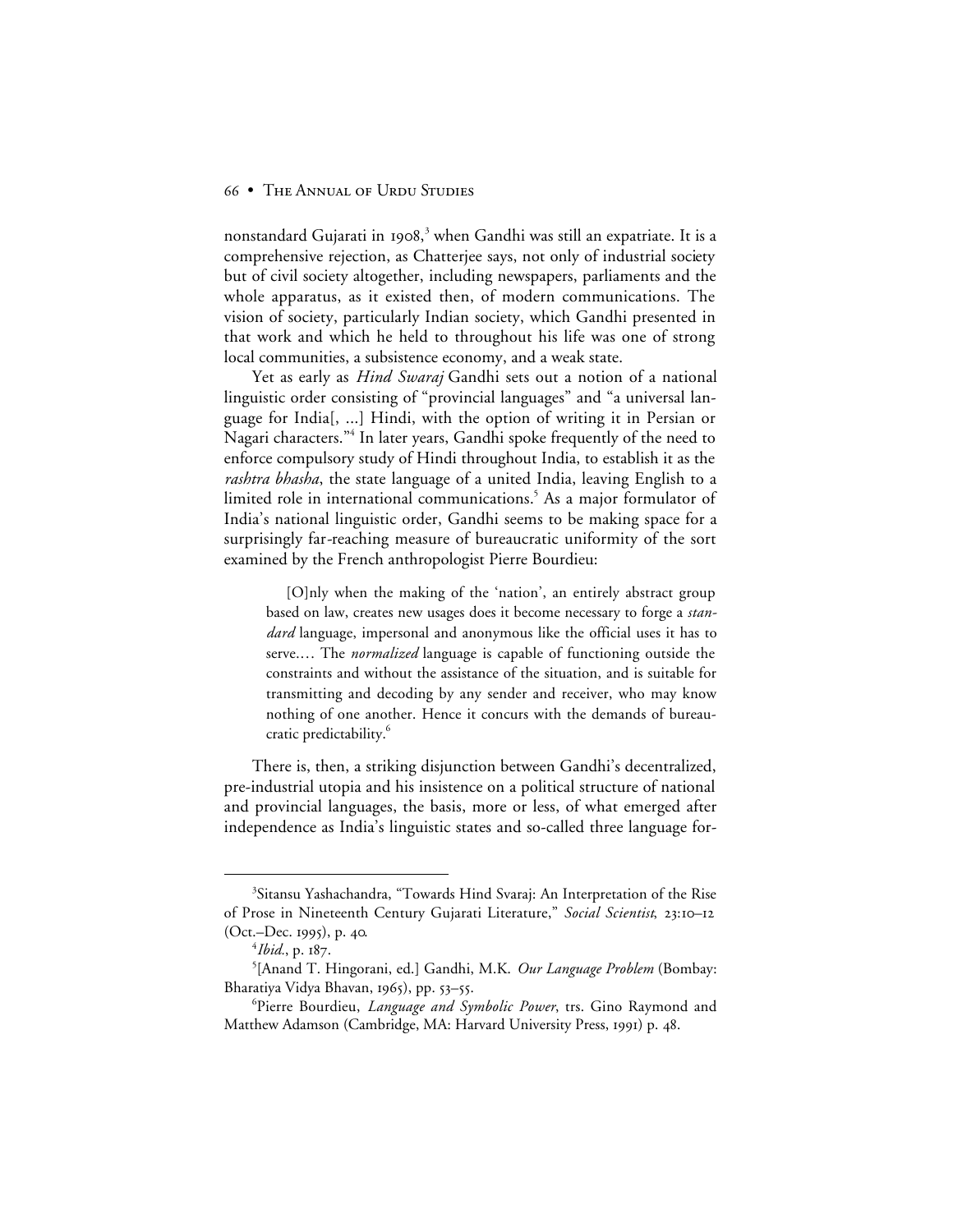mula. But it couldn't have been otherwise because, as Bourdieu points out, any language that "makes itself heard by an entire group is an authorized language." The business of Gandhi, after all, was to mobilize a population to break with established authority, and that, in Bourdieu's terms, was a matter of constructing a new language by means of "the labour of enunciation," "the labour of dramatization."<sup>7</sup> By performing such labors, Gandhi was harnessing far-flung points of discontent and rebelliousness in a vast land to constitute new categories and social spaces for the exercise of authority. This is, of course, Chatterjee's argument about the role Gandhi played, for all his personal ambivalence, in constituting the Indian nation-state.

The context in *Hind Swaraj* of Gandhi's brief mention of Hindi and what he called provincial languages—at a time, of course, when no Indian province had been defined on the basis of language—was his rejection of the purported benefits of English education and the entire role of the English language in British India. Imperfectly educated in English, Indians had to continually defer to British authorities, British ideas and British institutions. That Indians communicated with each other in English and took their quarrels to British courts in English were marks of the humiliation of colonial rule and sources of organized social enmity, as between Hindus and Muslims. But it was not the British who were to blame. "It is we, the English-knowing Indians, that have enslaved India."8 To break the bonds of British rule and, even more importantly, of British cultural and psychological domination, it was necessary to reject the English language as a language of the state, the schools and even private communication among Indians.

The central point of *Hind Swaraj* is that Indian self-rule must be more than what later came to be called a transfer of power from British to Indian officials or, as Gandhi put it, "English rule without the English." Yet Gandhi seems to suggest here, as elsewhere, that Hindi or a combination of Hindi, Urdu, and "provincial languages" would occupy the public, official and educational niches already established for English. Indians would no longer have to defer to British rulers or British ideas, but Gandhi leaves open the possibility of a political order that would merely translate the colonial systems from one language to another.

 $\frac{1}{7}$  $^7$ *Ibid.*, p. 129.

<sup>8</sup> M.K. Gandhi, *Selected Works of Mahatma Gandhi* (Ahmedabad: Navajivan, 1965), p. 184.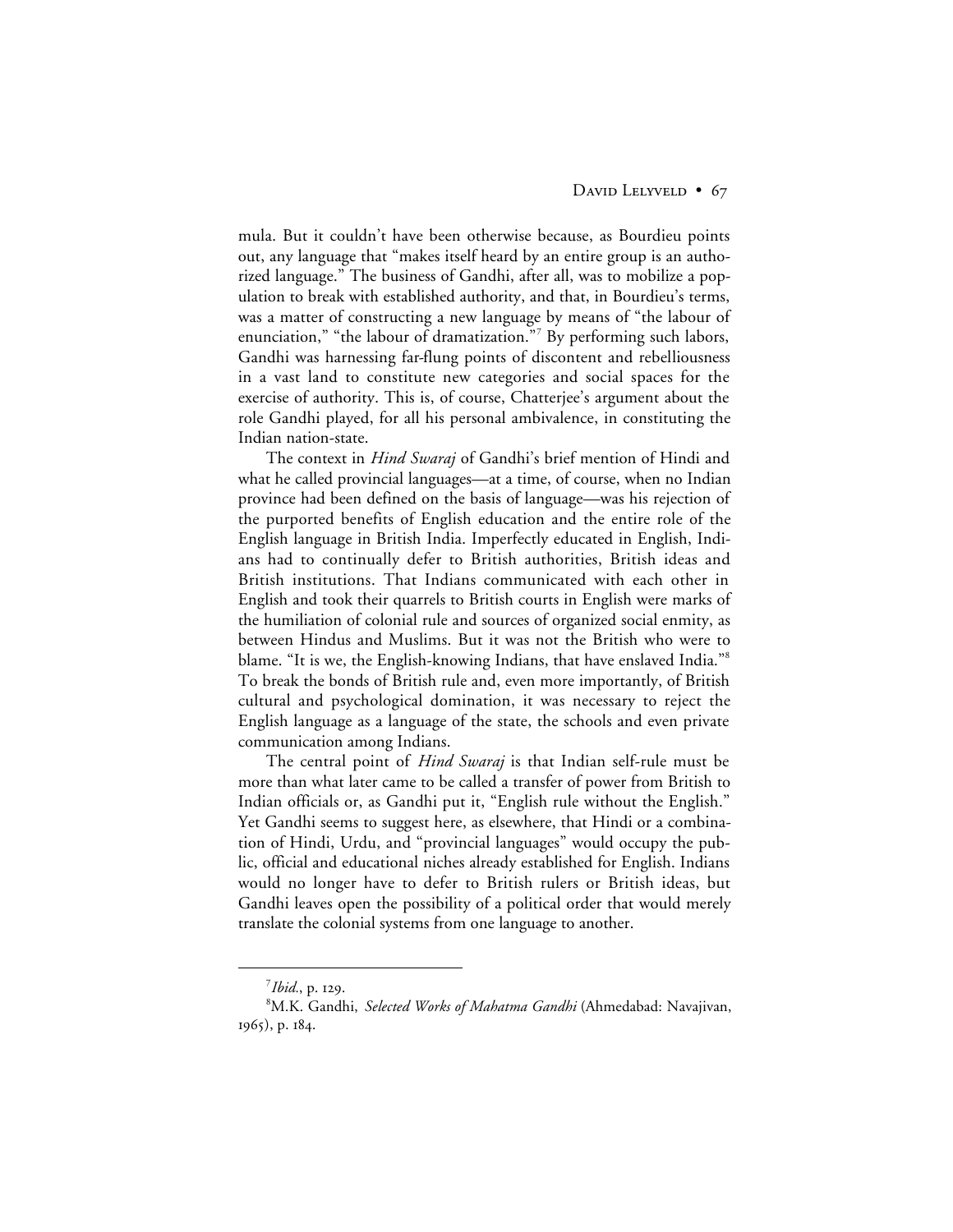I will try to sketch an outline, then, of Gandhi's role in the creation of the linguistic order of the modern Indian state by examining, first, Gandhi's own linguistic practice—his "enunciative labor," if you please—then his ideas about the languages of India, and finally the organizations and policies that he advocated and participated in.

## **Gandhi's Language**

It is significant that Gandhi's major writings—*Hind Swaraj*, his autobiography, *Satyagraha in South Africa,* his lectures on the Gita—are all in Gujarati. He tells us in his autobiography that he studied in the English medium from the Fourth standard and there was little or no formal space in the curriculum for Gujarati after that. He did, however, study Sanskrit in school, though he was briefly tempted to switch to Persian because it would have been so much easier. But the bulk of his education was in English, and one of the repeated refrains in his writings on language was how difficult, time consuming and ultimately frustrating it was to learn that language. He came to realize the futility of perfecting his command of English when, along with his French and his dancing lessons, he studied English elocution in London with a Mr. Bell. "Mr. Bell rang my bell," he says in his autobiography. I suspect the phrase gains something in translation.

In any case, Gandhi's Gujarati was no doubt heavily influenced by his English. He used English texts as models, notably in his rendering of Ruskin's *Unto This Last*; often the English versions are pervaded with little knots of embedded quotations and idiomatic expressions—"a consummation devoutly to be wished," "the unkindest cut of all," or for that matter, "Mr. Bell rang my bell,"—that raise suspicions about what came first, the English or the Gujarati. But these are matters that others would have to study.

What is clear is that it was Gandhi's intention to break the spell of English on India. It was a theme he returned to again and again, even as he continued to use English for a significant portion of his own writings, publications, and speeches. When he returned to India from South Africa in 1915, his first address to a welcoming party was in Gujarati and it was primarily about why Gujaratis should not speak English to each other. His first major public address after the year of silence that Gokhale had mandated for him, at the inauguration of Banaras Hindu University (BHU), denounced the language that it was delivered in, English, and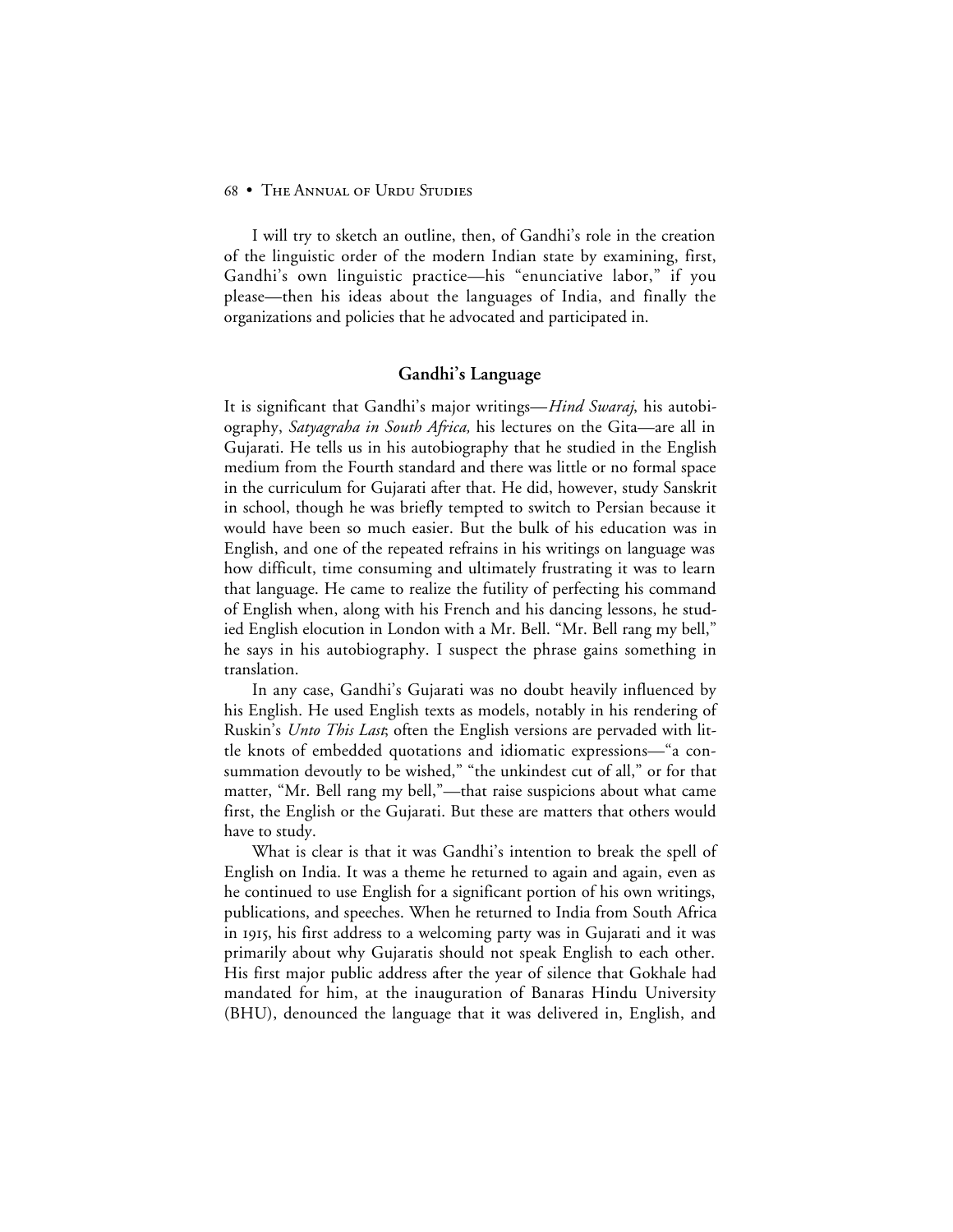called upon Indians to speak Indian languages.<sup>9</sup>

In the course of his life, Gandhi spent a great deal of time trying to learn the rudiments of several Indian languages, including the scripts. It is not clear to me whether he had any significant multilingual exposure in his childhood in Porbhandar and Rajkot, though there are scattered references to Tulsidas's *Ramcaritmanas* and Surdas, texts in literary Avadhi and Braj respectively. On his return from London as well as in an interval during his South African period, Gandhi spent a number of months in Bombay, and it is reasonable to suspect that he picked up some colloquial Hindustani there. But Gandhi's major exposure to Indian languages was in South Africa. It was there that he started his career as a writer of Gujarati, and, he later said, that he learned to speak what he variously referred to as Hindi or Hindustani, if only in a rudimentary form, with others who knew it no better than he did. On shipboard between South Africa and India, he joined an Englishman in hiring an Urdu teacher from steerage, though the Englishman made more progress than he did. He also worked on learning some Tamil from a British primer. Later at Tolstoy farm, he used this knowledge to teach Tamil and Urdu script to children in the school, though it should also be noted that he terminated the Tamil and Hindi editions of the *Indian Opinion,* when he became editor, continuing to publish it in Gujarati and English. In later years, Gandhi continued to study Hindi, Urdu and, to some extent, Tamil whenever he had a chance, mostly in jail.

On the basis of these experiences, Gandhi maintained that a North Indian could learn Hindi in just a few months. It would take a South Indian somewhat longer but, in any case, far less time than the many hard, laborious years it takes to learn English. In his speaking and correspondence, he attempted to use Gujarati with other Gujaratis—though probably not with Jinnah. Increasingly, he relied on Hindi-Hindustani whenever he could, and complained when circumstances required him to speak or write to Indians in English. When he spoke or wrote in Hindi, he often apologized for the imperfections it contained. He was well aware that there were standards of Urdu and Hindi, exemplified in speeches by such figures as Hasrat Mohani or Madan Mohan Malaviya, which were

 $\frac{1}{\sqrt{9}}$ David Lelyveld, "The Fate of Hindustani: Colonial Knowledge and the Project of a National Language," in *Orientalism and the Postcolonial Predicament*, ed. Carol A. Breckenridge and Peter van der Veer (Philadelphia: University of Pennsylvania Press, 1993), pp. 189-91.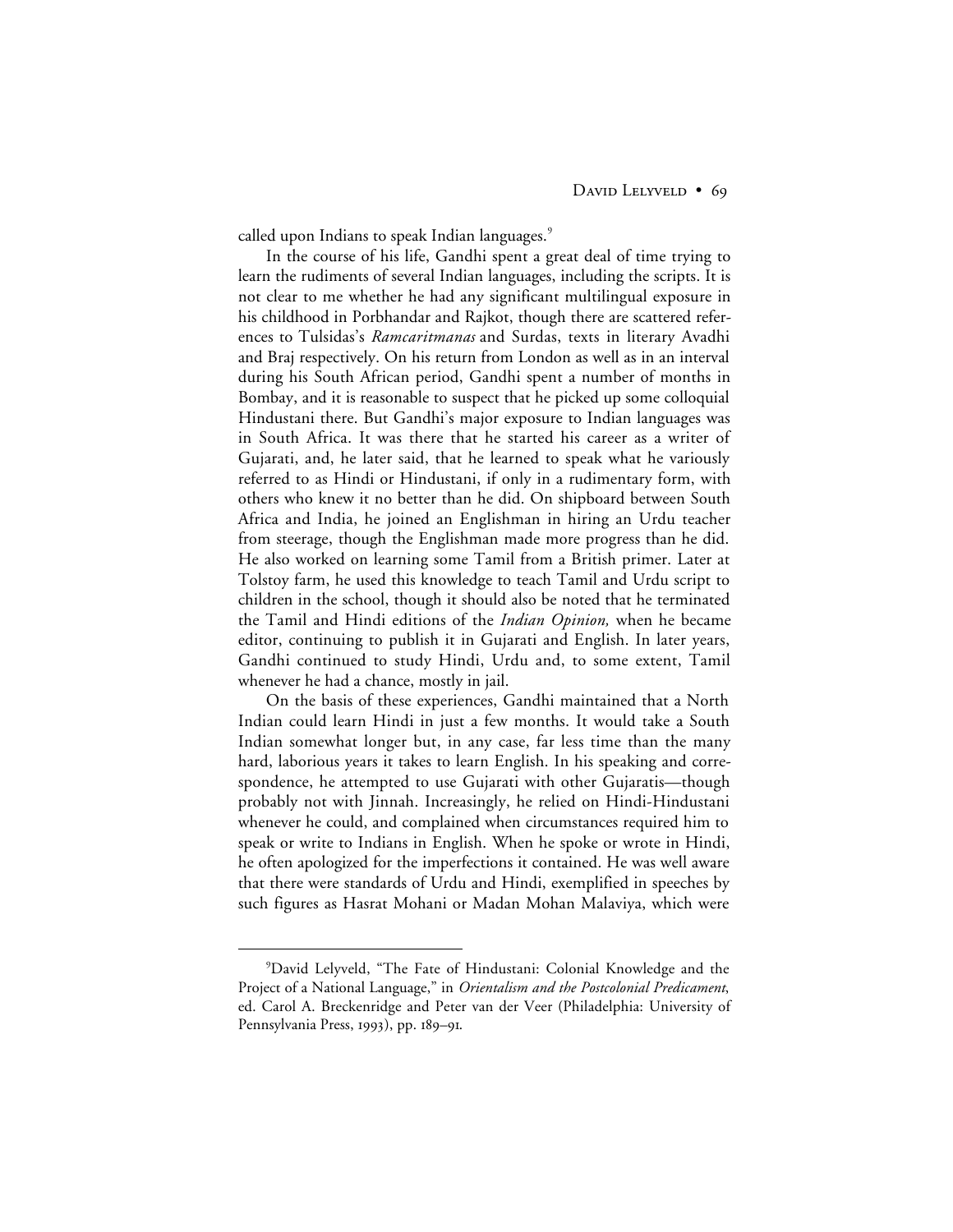beyond him. He insisted that it was preferable to speak the language poorly than to speak English, but he still aspired to learning to speak the standard language. The criteria for defining the standard language was a matter he considered of central political importance.

## **Policies and Organizations**

Soon after returning to India, Gandhi took up language issues with renewed attention. His BHU address in 1916 was preceded by one to the Nagarini Prachar Sabha, the organization which is the centerpiece of Christopher King's valuable book and which was at the forefront of promoting the use and official recognition of the *devanagari* rather than the Urdu script. In that brief speech, he apologized for his poor command of Hindi, learned in South Africa, but supported the cause of the organization. Two years later, in a presidential address to the other major Hindi organization, the Hindi Sahitiya Samelan, he was better prepared and more careful, arguing, as he had in *Hind Swaraj*, that the term "Hindi" must be conceived to include Urdu and that the Urdu script also deserved recognition. In these speeches, Gandhi argues that the work of national leadership requires people to speak Hindi rather than English, because, as he said in the BHU speech, only then could they "speak to the heart of the people."

One way of interpreting what Gandhi said in 1916 is that he was not calling for a universal knowledge of Hindi, but rather a trickle down of knowledge and political persuasion from English to Indian languages, a policy not really all that different from Macaulay's overly quoted "Minute on Education." The English language creates too great a barrier between an educated leadership and the public. Hindi is more accessible than English, he claimed, because its grammar and vocabulary are closer to the other languages of north India, and its vocabulary, if not its grammar, is closer to the languages of the south. Using Hindi rather than English, then, was a matter of efficiency: it was easier to learn.

But Gandhi also argued that there was a cultural spirit in the languages of India that separated them from English: "Our languages [*sic*] is a reflection of ourselves, and if you tell me that our languages are too poor to express the best thought, then I say that the sooner we are wiped out of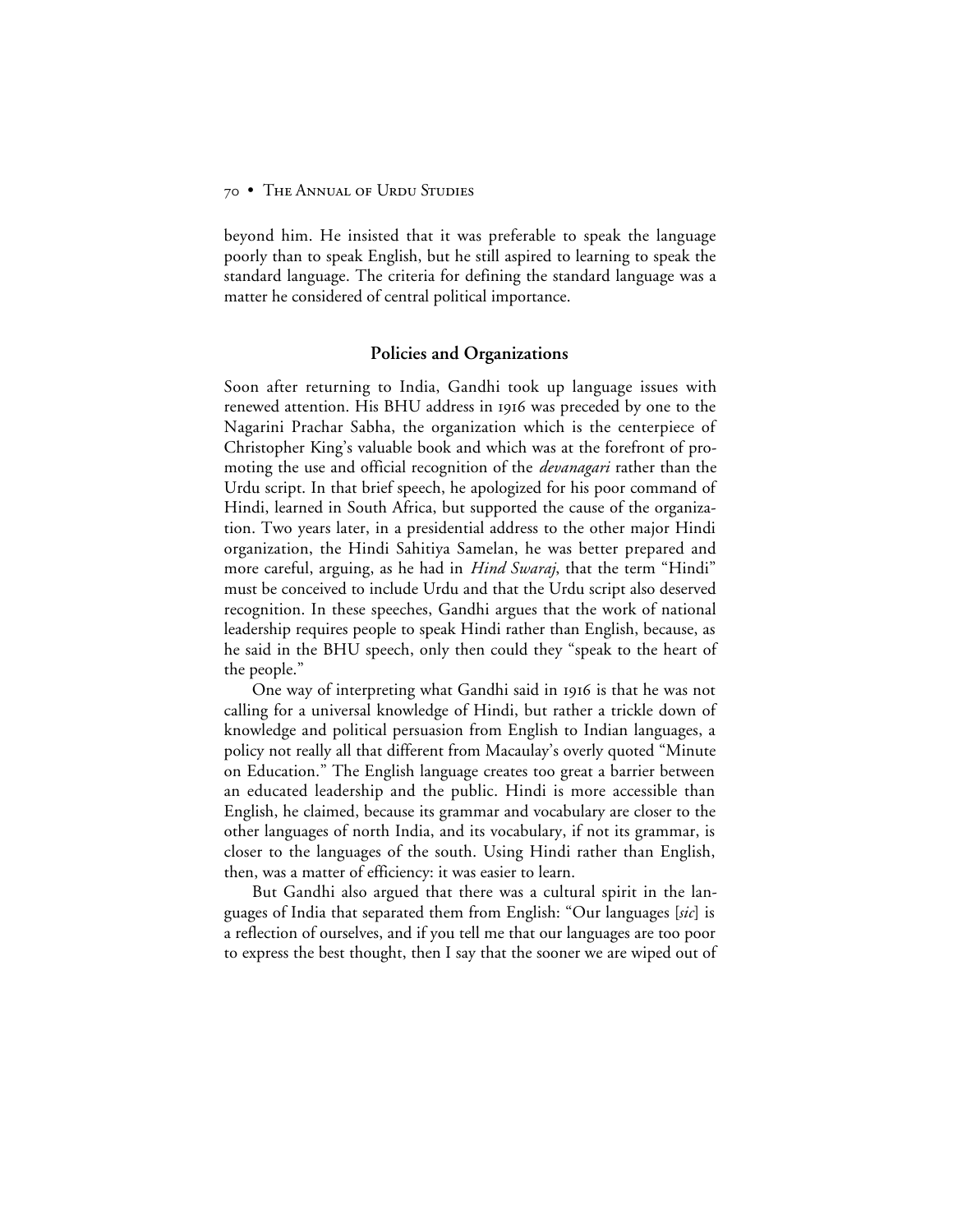existence, the better for us."10 The argument for cultural self-sufficiency, for not deferring to Britain for authoritative speech, raises, however, the question of the sources of authority in an independent India.

In 1920, in the wake of the Rowlatt satyagraha and the onset of the Khilafat Movement, Gandhi became the unquestioned leader of the Indian National Congress. At the Nagpur Congress, the discussion was all about non-cooperation, but along with that, and without extensive discussion, came a new constitution for the organization that, among other things, reflected Gandhi's ideas about language. Although three years earlier the Congress had recognized provincial organizations for Andhra and Sind (neither of them political entities in British India) based, more or less, on linguistic criteria, the idea of linguistic provinces had not inspired widespread discussion or significant support. Now, however, the local and provincial subdivisions of the Congress, which were to be much more active and ongoing under Gandhi's leadership, were totally redefined along linguistic lines, virtually the same lines that were to become the basis for independent India many years later with the States Reorganization Act of 1956. $^{\rm 11}$ 

Gandhi continued to reiterate his opposition to the role of English as a language of authority in India, as "a permanent bar between the masses and the English-educated classes."12 But, of course, English continued to be used in the deliberations of the Congress, and Gandhi himself published an English periodical, *Harijan*, alongside his Gujarati one, *Navajivan*, and the short-lived Hindi-Urdu *Harijansevak—*a three language formula operation in itself. In his 1935 speech, once again to the Hindi Sahitya Samelan (HSS), he stated the matter clearly: the ultimate linguistic order of India should be "to use the language of the province in the province, to use Hindi for all-India purposes and to use English for international purposes."13

The recognition of linguistic provinces, reiterated in the Nehru Report of 1927, was consistent with Gandhi's own advocacy and devotion to Gujarati, even as he supported Hindi or Hindustani as the national

 <sup>10</sup>M.K. Gandhi, *The Collected Works of Mahatma Gandhi* (New Delhi: Publications Division, 1958-), vol. 13, p. 211.

<sup>11</sup>S.V. Desika Char, ed., *Readings in the Constitutional History of India,* 1757–1947 (Delhi: Oxford University Press, 1983), pp. 543–44.

 $12$ Hingorani, p. 42.

<sup>&</sup>lt;sup>13</sup>*Ibid.*, p. 35.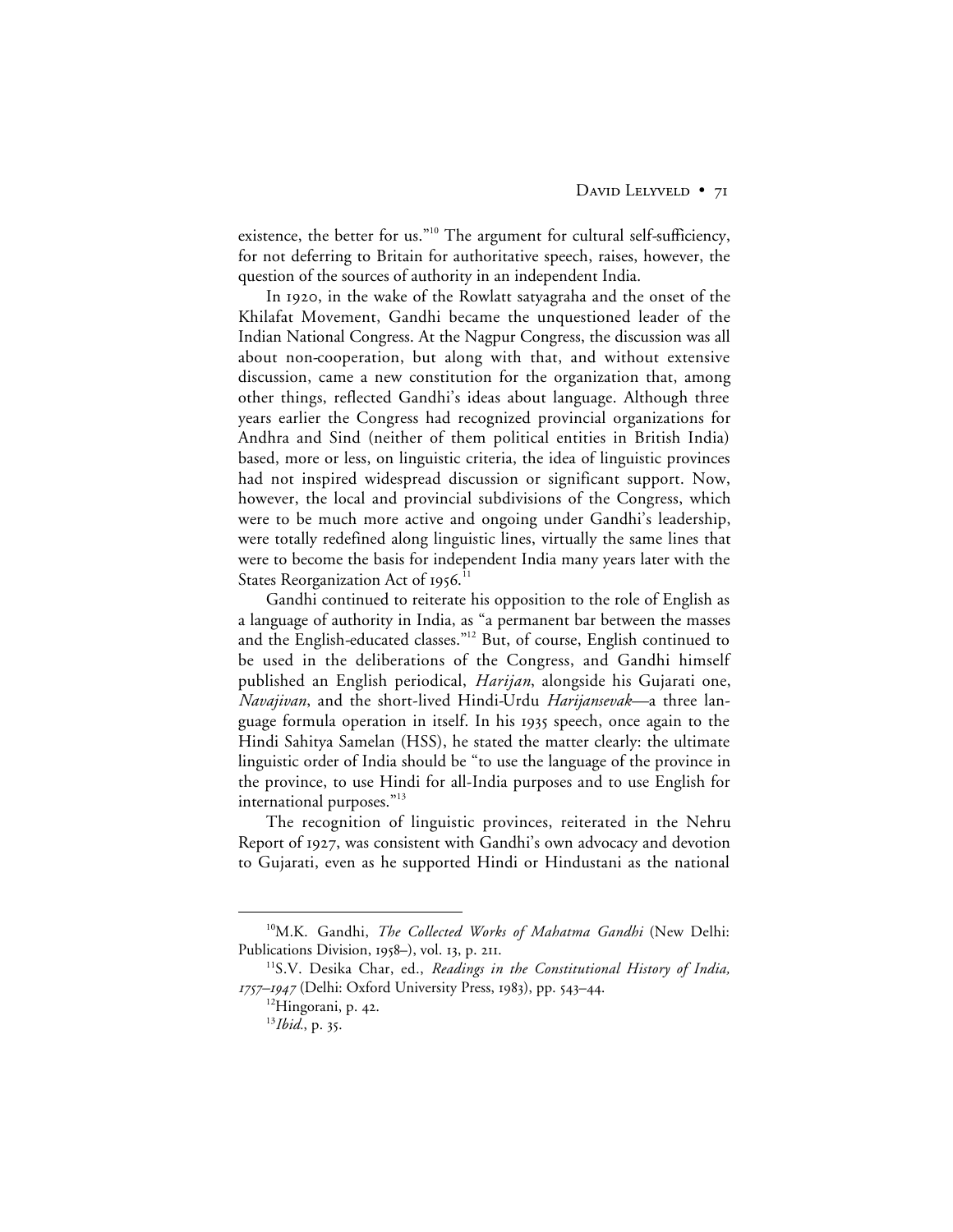language, the language that would take the place of English for communication among Indians of different linguistic backgrounds. In that spirit, Gandhi campaigned most vigorously for Hindi in the south, establishing in 1927 the Hindi Prachar Sabha, a network of teachers and a body of instructional materials aimed at teaching Hindi to speakers of Tamil, Telugu, Kannada and Malayalam, all in the name of patriotism and national service. Ignoring anti-Sanskrit sentiment in Tamilnadu, Gandhi argued that the common Sanskrit vocabulary would serve to bind the languages of India together. At the same time, Gandhi advocated that all Indian languages be written in the same script, *devanagari*, in order to make them easier to learn.

The one exception to Gandhi's notion of the unity of Indian languages and the desirability of a common script was his consistent concession to the legitimacy of Urdu's separate script and, to some extent, its Persian and Arabic vocabulary. Gandhi's definition of Hindi, Hindustani and Urdu and their interrelatedness varied from time to time and from setting to setting, and is closely bound up with his abiding concern about the relationship of Muslims to the Indian nation. In *Hindi Swaraj*, he appears to think of Hindi as a single language that can be written in either *devanagari* or Persian script, the latter a concession to Muslim sensitivities. In 1917 Gandhi defined Hindi as "that language which Hindus and Muslims in the North speak and which is written either in the Devanagari or Urdu script."<sup>14</sup> The difference between Hindi and Urdu, he then said, was merely a matter of the script. He dismissed the distinctions of lexicon—Hindi as "Sanskritized" and Urdu as "Persianized"—as trivial, of interest only to a few among "the educated classes," not to the "masses." Some years later, in 1937, Nehru, in an essay on language written with Gandhi's guidance elaborated this argument as follows:

Most of our present troubles are due to highly artificial literary languages cut off from the masses. [But if writers] think in terms of a mass audience …, [t]his will result automatically in a simplification of language.… Language which is to make appeal to the masses must deal with the problems of those masses.<sup>15</sup>

 $^{14}$ In *ibid.*, p. 9.

<sup>&</sup>lt;sup>15</sup>Nehru, cf. Gandhi, *Collected Works*, vol. 13, p. 66.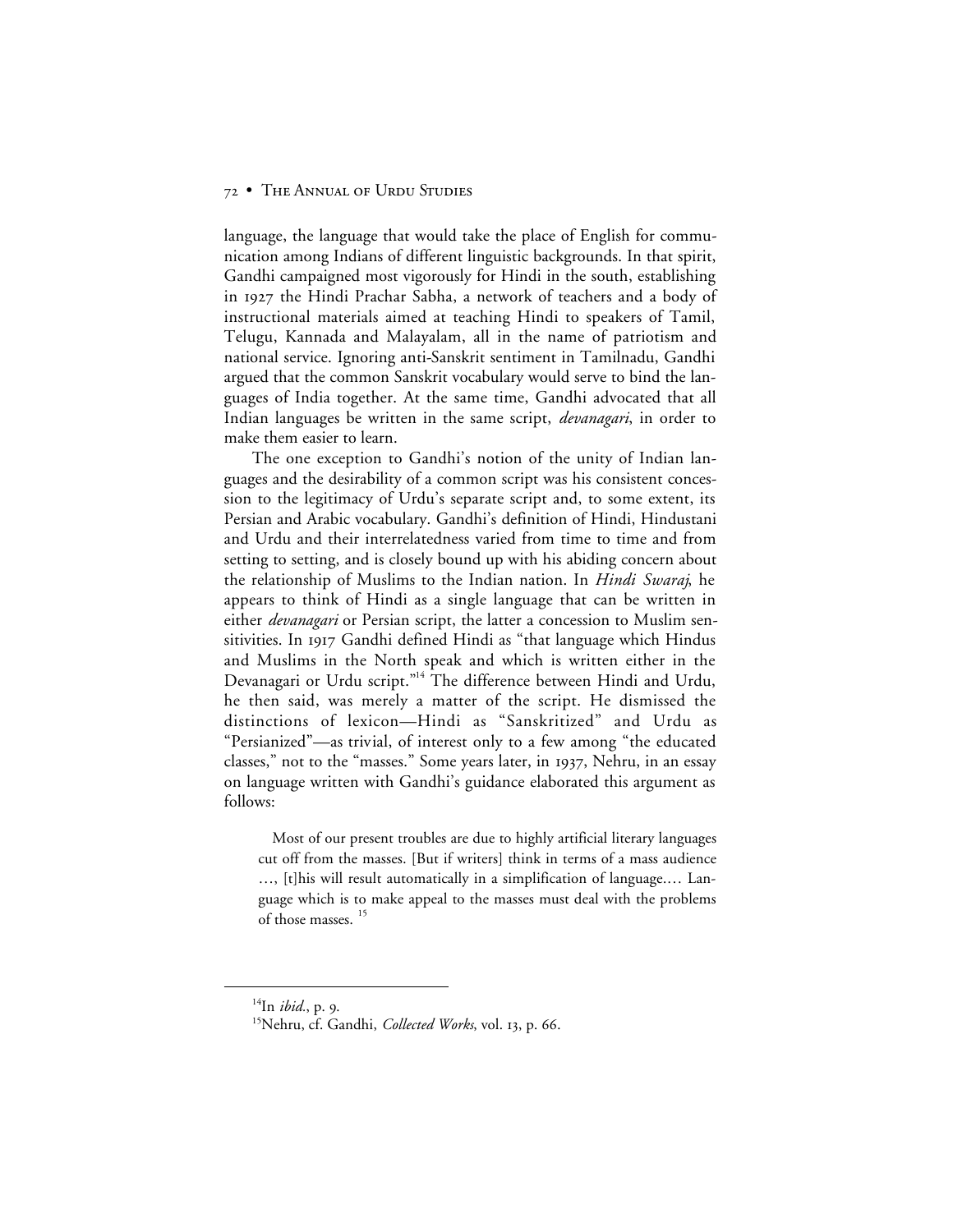There is no recognition here that there might exist significant linguistic variation aside from class or religion, or that "simplification" might also restrict the range of what people might want to say—when they are not speaking English.

As for script, Gandhi conceded in his 1917 speech that "for the present, Muslims will certainly use the Urdu script and Hindus will mostly write in Devanagari."<sup>16</sup> He recognizes here that among Hindus there was some significant identification with Urdu. He says, however, that once there is mutual trust and harmony among Hindus and Muslims, the matter of selecting an appropriate script will be decided on practical and scientific grounds. <sup>17</sup> In fact, Gandhi believed that ultimately *devanagari* would become the universal Indian script, but he was careful to mute that idea in most of his public statements on the issue.

In his presidential address to the (HSS) in 1918, Gandhi stated that the term Hindi subsumed Urdu and that those who advocate the advance of the language should welcome the enrichment that Urdu might bring to it. By the mid-1930's Gandhi had formulated an idea of Hindi vs. Hindustani as the difference between a literary standard language and a language for oral communication, thus alienating a significant constituency of Urdu supporters.<sup>18</sup> Then he shifted to the term "Hindi-Hindustani" to indicate that he advocated a language that freely used words of Persian or Arabic or, for that matter, any other origin, and to disassociate himself from those in the HSS who sought to purge Hindi of any marked Urdu words while opening the language freely to unmodified Sanskrit ones. Finally, in 1942, Gandhi decided that the term Hindi had become irretrievably bound up with hostility to Urdu, so he shifted entirely to "Hindustani," forming a new organization, the Hindustani Prachar Sabha (HPS), and resigning, after much private and public negotiation, from the HSS. <sup>19</sup> The HPS devoted itself to preparing teaching materials in a "Basic Hindustani," a concept first put forward by Nehru in his 1937 essay. It was to be modeled on something called "Basic English," an word package that C.K. Ogden and I.A. Richards had devised as a universal language. The Quit India Campaign and subsequent imprisonment of the Congress leadership interrupted the project, but it was briefly revived

<sup>&</sup>lt;sup>16</sup>Hingorani, p. 9.

<sup>&</sup>lt;sup>17</sup>Hingorani, p. 9.

<sup>&</sup>lt;sup>18</sup>Saiyid Mu'inu 'r-Raḥmān, *Zikr-e 'Abdu 'l-Ḥaq* (Lahore, 1975), pp. 64–65.

<sup>&</sup>lt;sup>19</sup>Gandhi, *Collected Works*, vol. 13, p. 75.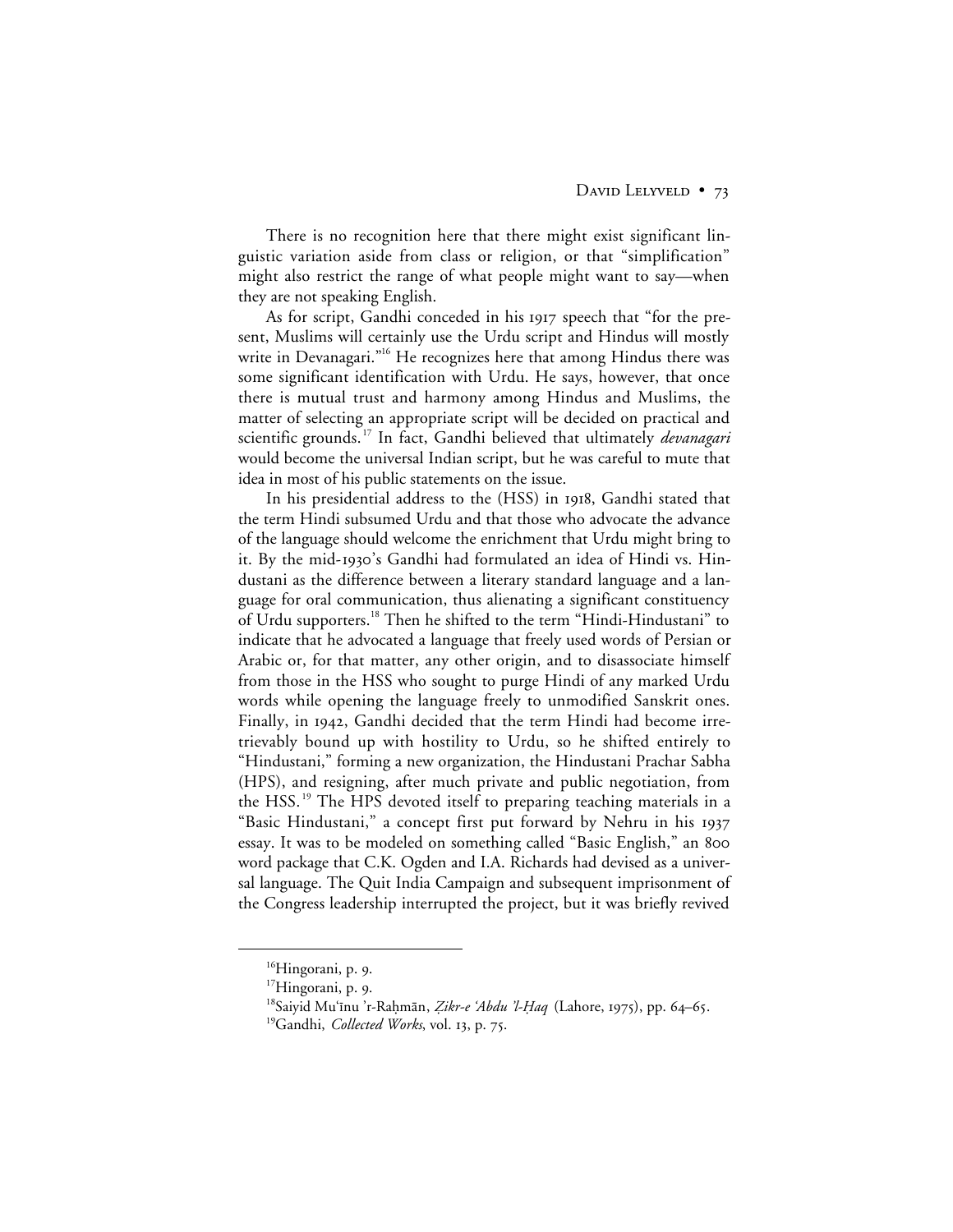in 1945 before being swept away by the partition.<sup>20</sup>

The purpose of Gandhi's campaign for Hindustani was to stop what he claimed was an increasing differentiation between Hindi and Urdu, both of which he defined as "diseases" of the cities. As before, Gandhi claimed that there was a single unified "dehati," that is, rural, language, spoken by both Hindus and Muslims. As a national language, Hindustani should be learned in both scripts, though now he suggested that the language could also be learned in the scripts of other regions.<sup>21</sup>

Gandhi's position on script and Hindustani was entirely motivated by his concerns about Muslim-Hindu relations. Here he was torn between a desire to recognize the otherness of Muslims in a plural India and a desire to incorporate them into his vision of a monolithic India. In , Gandhi had made a huge personal commitment to the Khilafat Movement entirely on the basis of its religious importance to Muslims. If it is important to our brothers and fellow countrymen, he argued, that in itself is sufficient reason to support the cause. His attitude toward Urdu script was similar: it was a matter of religious importance to Muslims and should be respected and nurtured for that reason. Hindus should learn Urdu in order to appreciate the culture of their Muslim neighbors. Eventually, however, the two streams, Hindi and Urdu, would flow together, restored to what Gandhi claimed was their prior unity: "The source of the river of language lies in the Himalayas of the people."<sup>22</sup> "Ultimately, when our hearts have become one, … we shall reach a common language with a common script, whilst we shall retain provincial languages for provincial use."<sup>23</sup>

I have argued that Gandhi sought to establish a new linguistic order to eliminate the dominance of English. Robert King has shown how Nehru handled the language issues, holding back for a time and then conceding on the issue of provincial languages, keeping the door open for the continued use of English but basically resisting the more vociferous attempts to impose compulsory language regimes upon India. Now, on reflection, fifty years after independence, the grand disputes about lan-

<sup>&</sup>lt;sup>20</sup>Sayyid Hāshim Farīdābādī, Tārīkh-e Anjuman-e Taraqqī-e Urdū (Karachi: Anjuman-e Taraqqī-e Urdū Pākistān, 1953), p. 162.

<sup>21</sup>Ravi Shankar Shukla, *Lingua Franca for India (Hind)* (Lucknow: Oudh Publishing House  $[1945]$ , pp. 60–75.

<sup>&</sup>lt;sup>22</sup>Hingorani, p. 14.

 $^{23}Ibid., p. 52.$